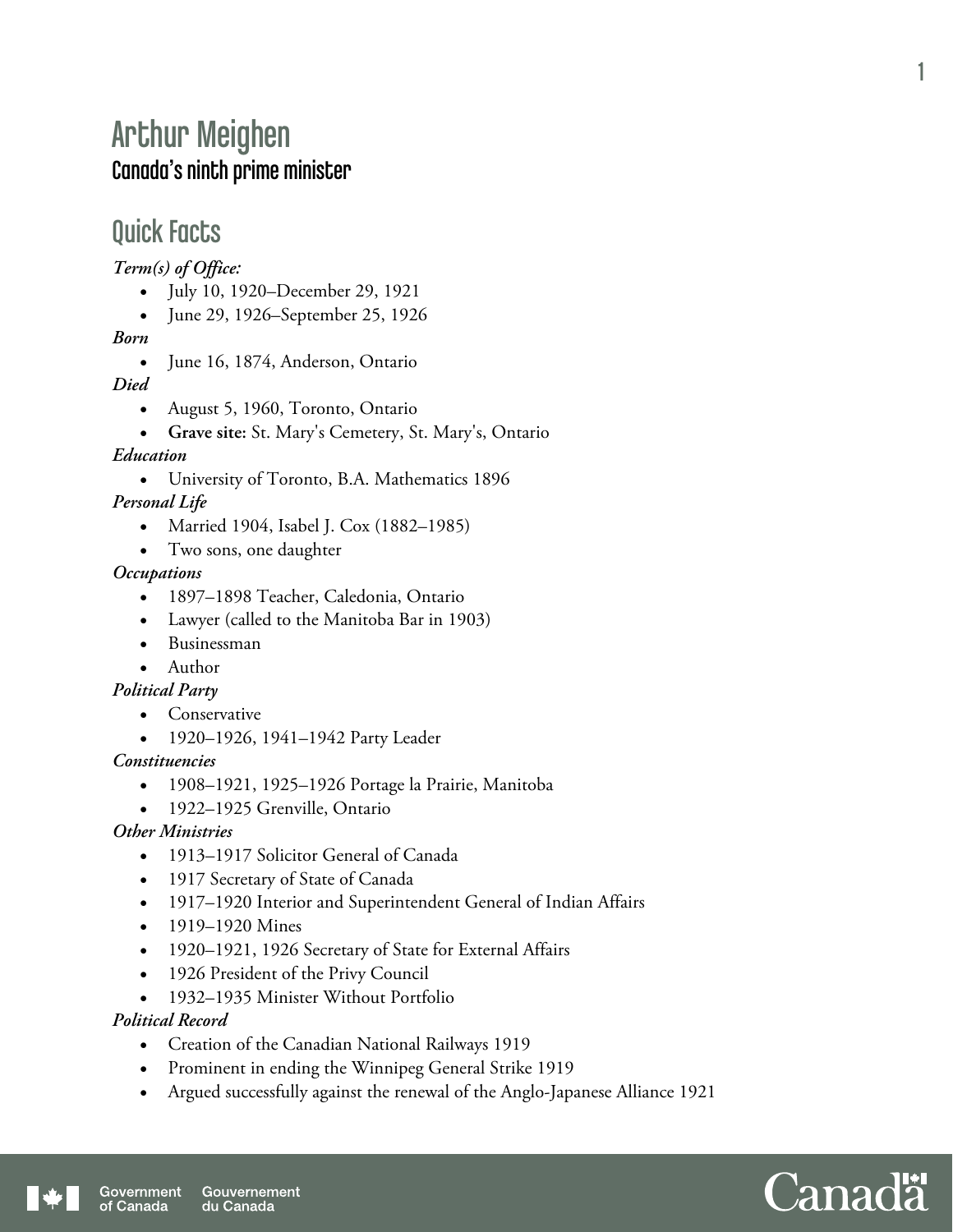- Trade Agreements with France and the West Indies 1921
- Armistice Day Act 1921
- Leader of the Opposition 1921–1926
- Senator 1932–1942

## **Biography**

*One great secret of successful debate: when you have a man under your hammer, never be tempted into doubtful ground and give him a chance to digress. How often I witnessed men in the House who had a case, and who really had their opponents cornered, doddle off into other ground and give the enemy a chance to change the subject and come out not too badly worsted.*—Arthur Meighen, 1943

By all accounts, Arthur Meighen was the finest debater and orator ever to speak in the House of Commons. As member of Parliament, opposition leader and prime minister, he annihilated the arguments of his political opponents with his unassailable logic and eloquent reasoning. As Solicitor General and Cabinet minister under Prime Minister Sir Robert Borden, he proved indispensable in the drafting of crucial legislation. Yet his formidable intellectual skills were not enough to keep him in power as prime minister. Those other components in the mysterious recipe of successful leadership—luck, loyal followers and personal charm—eluded him and kept his time in office unfortunately brief.

Arthur Meighen was born in Anderson, Ontario in 1874, the son of a farmer. He studied mathematics at the University of Toronto and graduated in 1896 with a B.A. Meighen tried his hand as a teacher and a sales clerk before moving to Winnipeg where he began articling with a local law firm. In 1902, he moved to Portage la Prairie, to take over an established law practice. He was called to the Manitoba Bar in 1903.

Meighen had joined the Young Men's Conservative Club upon arriving in Portage la Prairie and campaigned on behalf of the local member in the 1904 election. In 1908, he ran himself and was elected to the House of Commons. Meighen's debating skills quickly came to the attention of his party leader, Robert Borden, as well as his aptitude in analyzing legislation and knowledge of parliamentary rules. It was the latter ability that proved particularly useful to the Conservatives in the debate over the Naval Aid Bill. The Liberals were prolonging debate to prevent its passage. Meighen introduced the strategy of closure and forced the bill through the House of Commons. In 1913, he was made Solicitor General and four years later Secretary of State. Following the election, Meighen became Minister of the Interior. He was instrumental in drafting the Military Service Act (conscription), the Wartime Elections Act, and the bills that nationalized the railways and created the Canadian National Railways. As acting Minister of Justice, Meighen was involved in ending the Winnipeg General Strike in 1919.

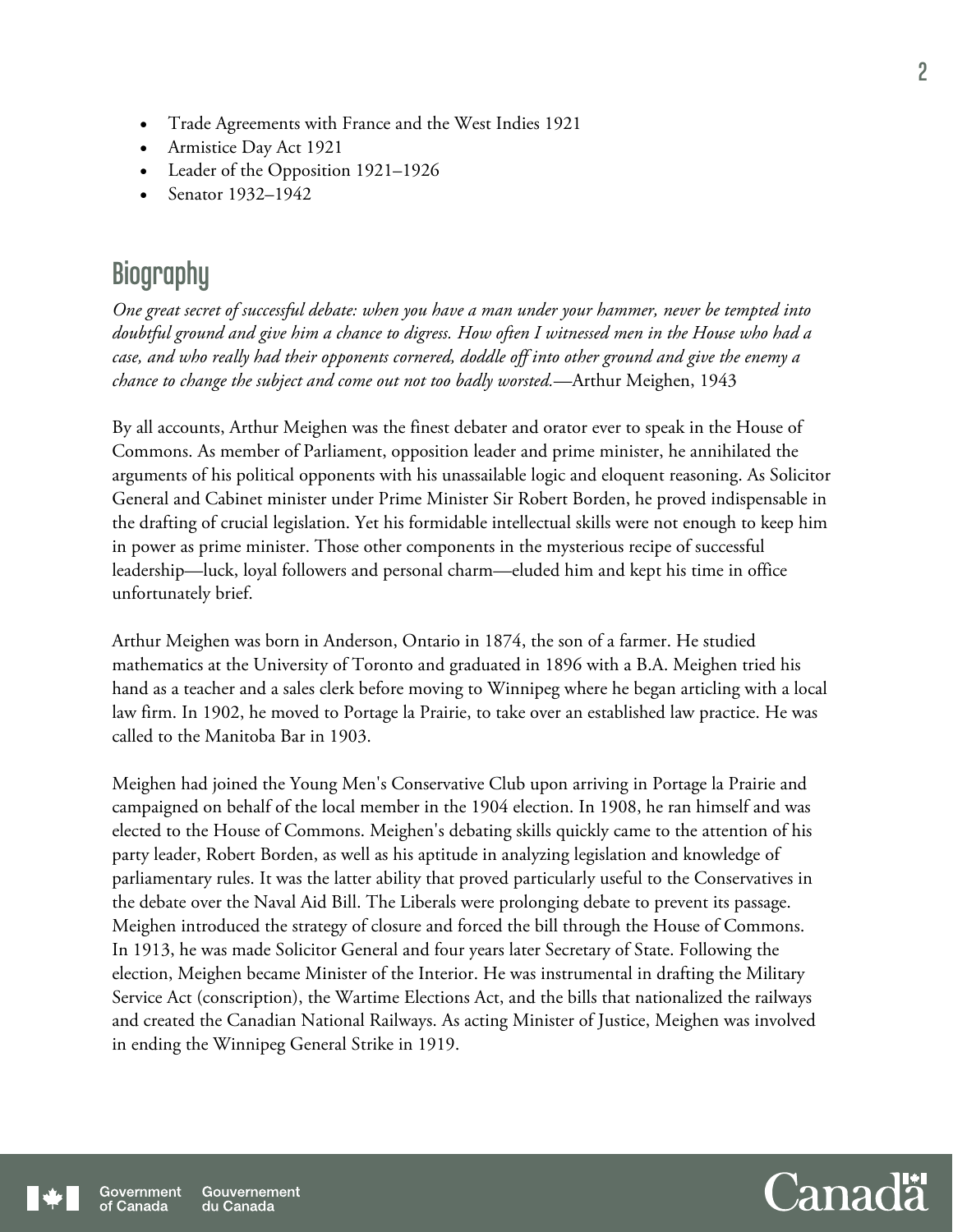Because of his abilities as a politician and hard work on the prime minister's behalf during the war, Meighen succeeded Borden when he retired in 1920. However, there were party members who were uncertain about the choice. Meighen was a shy man whose reticence, combined with his intellectual reputation made him appear cold and aloof to all but a few close friends. Those who knew him well were acquainted with a droll wit and self-effacing sense of humour, but this aspect of his personality was not seen by many Conservatives, let alone the general public.

Facing the 1921 election, the Tories were in a difficult position. They had been in power for ten years, on their own or as part of the Union government, and they were associated with the unpleasant experiences of the war. Many of their policies had been distinctly unpopular, in particular, high tariffs and conscription. Nor was Meighen's association with the Winnipeg General Strike in his favour. The Conservatives lost the election and Meighen became opposition leader.

Over the next four years, Meighen worked hard at rebuilding the party and the Conservatives regained considerable support. In the election of 1925, they won a majority of 116 seats. Nevertheless, the Liberals retained power by forming an alliance with the new Progressive party, giving them a total of 129 seats. By June 1926, however, the government was threatened by a vote of no confidence. King asked Governor General Byng to dissolve Parliament. Byng refused and King's government resigned. Instead of calling another election, Byng asked Meighen to form a new government. But four days later, the Conservatives lost a vote in the House of Commons. Meighen had no choice but to ask the governor general to dissolve Parliament and call an election.

However eloquently he appealed to their minds, Meighen could never appeal to people's hearts. In the King-Byng affair, it appeared that fate was against him. He resigned from the party the following year and joined a Toronto investment company. In 1932, he was appointed to the Senate.

Meighen attempted a political comeback when he resumed leadership of the party in 1941. His efforts to gain a seat in the House of Commons in a 1942 by-election failed and Meighen retired from politics.

Sir Robert Borden had tried to pass on his electoral luck to his successor. In 1921, he sent to Meighen his 'lucky sprig' that had carried him successfully through two elections.

### International Relations

Meighen attended the Imperial Conference of 1921, a joint consultation between the British Empire and its Dominions. At this conference, he recommended against renewing the Anglo-Japanese Alliance, because he felt it would alienate the United States. The alliance was abandoned and eventually replaced with a treaty between Britain, the U.S., Japan and France in the Washington Conference of 1922.